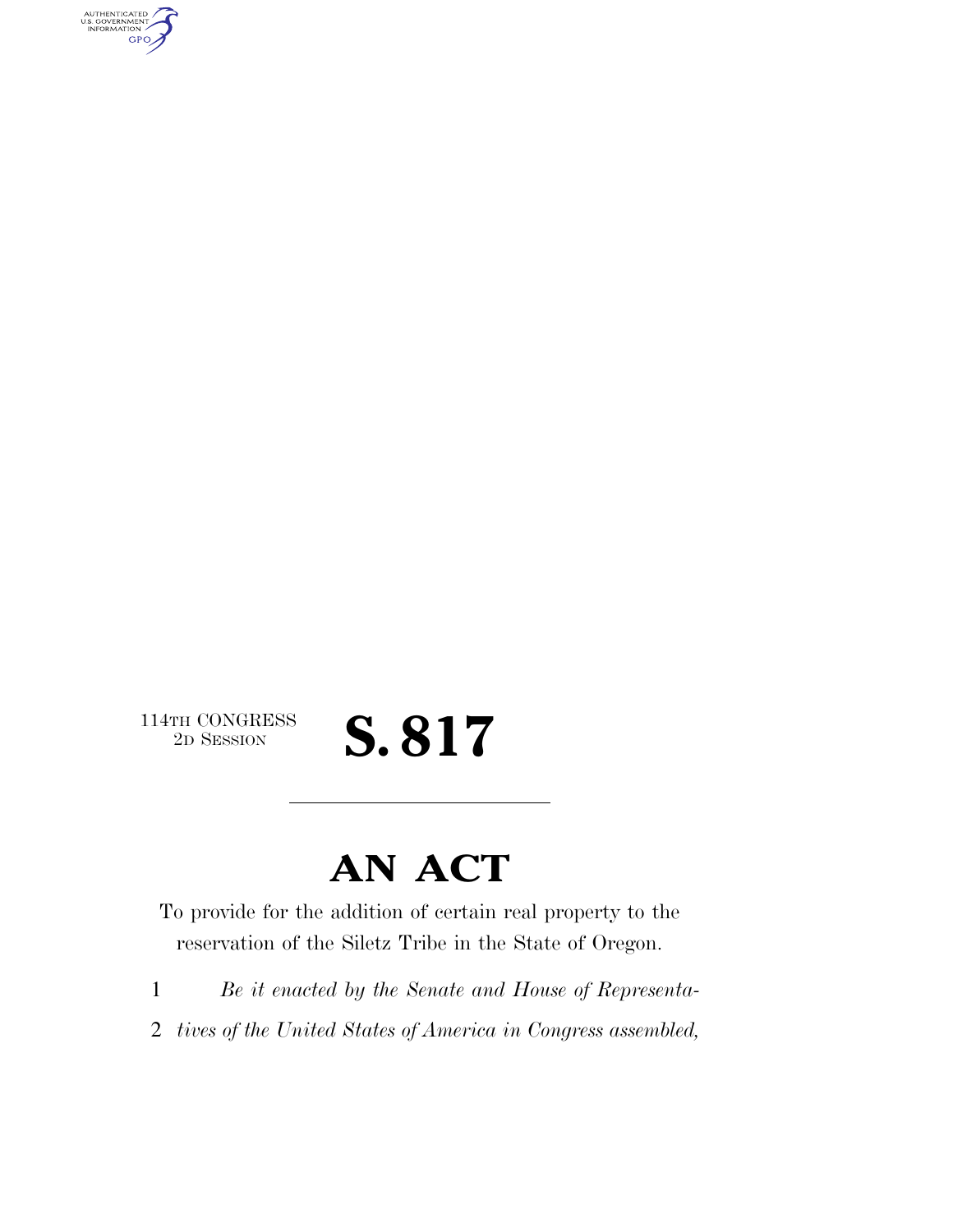#### **SECTION 1. PURPOSE; CLARIFICATION.**

 (a) PURPOSE.—The purpose of this Act is to facili- tate fee-to-trust applications for the Siletz Tribe within the geographic area specified in the amendment made by this Act.

 (b) CLARIFICATION.—Except as specifically provided otherwise by this Act or the amendment made by this Act, nothing in this Act or the amendment made by this Act, shall prioritize for any purpose the claims of any federally recognized Indian tribe over the claims of any other feder-ally recognized Indian tribe.

### **SEC. 2. TREATMENT OF CERTAIN PROPERTY OF THE SILETZ TRIBE OF THE STATE OF OREGON.**

 Section 7 of the Siletz Tribe Indian Restoration Act (25 U.S.C. 711e) is amended by adding at the end the following:

17 <sup>"</sup>(f) TREATMENT OF CERTAIN PROPERTY.—

"(1) In GENERAL.—

 ''(A) TITLE.—The Secretary may accept title to any additional number of acres of real property located within the boundaries of the original 1855 Siletz Coast Reservation estab- lished by Executive order dated November 9, 1855, comprised of land within the political boundaries of Benton, Douglas, Lane, Lincoln, Tillamook, and Yamhill Counties in the State of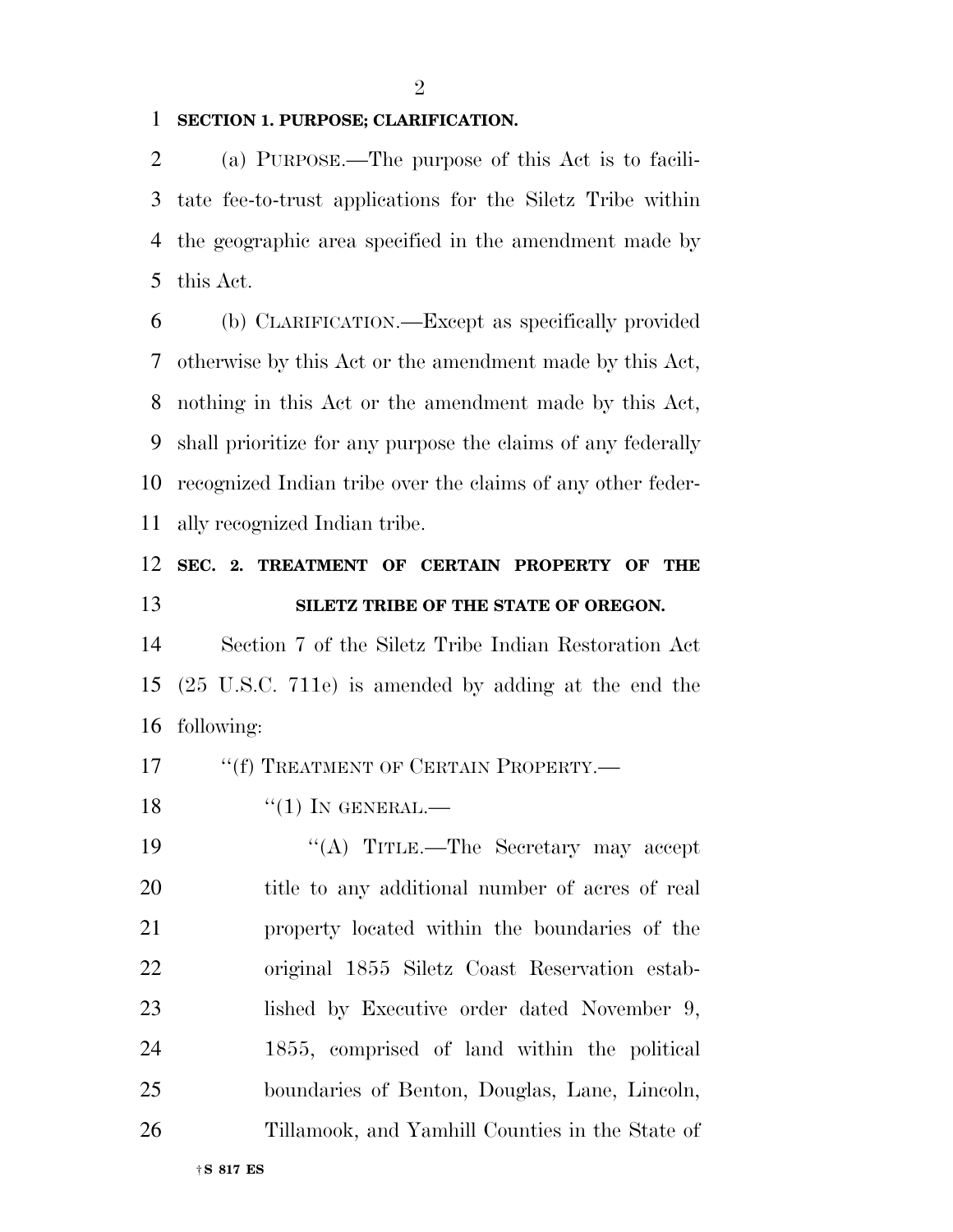| $\mathbf{1}$   | Oregon, if that real property is conveyed or oth-      |
|----------------|--------------------------------------------------------|
| $\overline{2}$ | erwise transferred to the United States by or on       |
| 3              | behalf of the tribe.                                   |
| $\overline{4}$ | "(B) TRUST.—Land to which title is ac-                 |
| 5              | cepted by the Secretary under this paragraph           |
| 6              | shall be held in trust by the United States for        |
| 7              | the benefit of the tribe.                              |
| 8              | "(2) TREATMENT AS PART OF RESERVATION.                 |
| 9              | All real property that is taken into trust under para- |
| 10             | graph(1) shall—                                        |
| 11             | "(A) be considered and evaluated as an on-             |
| 12             | reservation acquisition under part 151.10 of           |
| 13             | title 25, Code of Federal Regulations (or suc-         |
| 14             | cessor regulations); and                               |
| 15             | $\lq\lq (B)$ become part of the reservation of the     |
| 16             | tribe.                                                 |
| 17             | "(3) PROHIBITION ON GAMING. Any real prop-             |
| 18             | erty taken into trust under paragraph (1) shall not    |
| 19             | be eligible, or used, for any gaming activity carried  |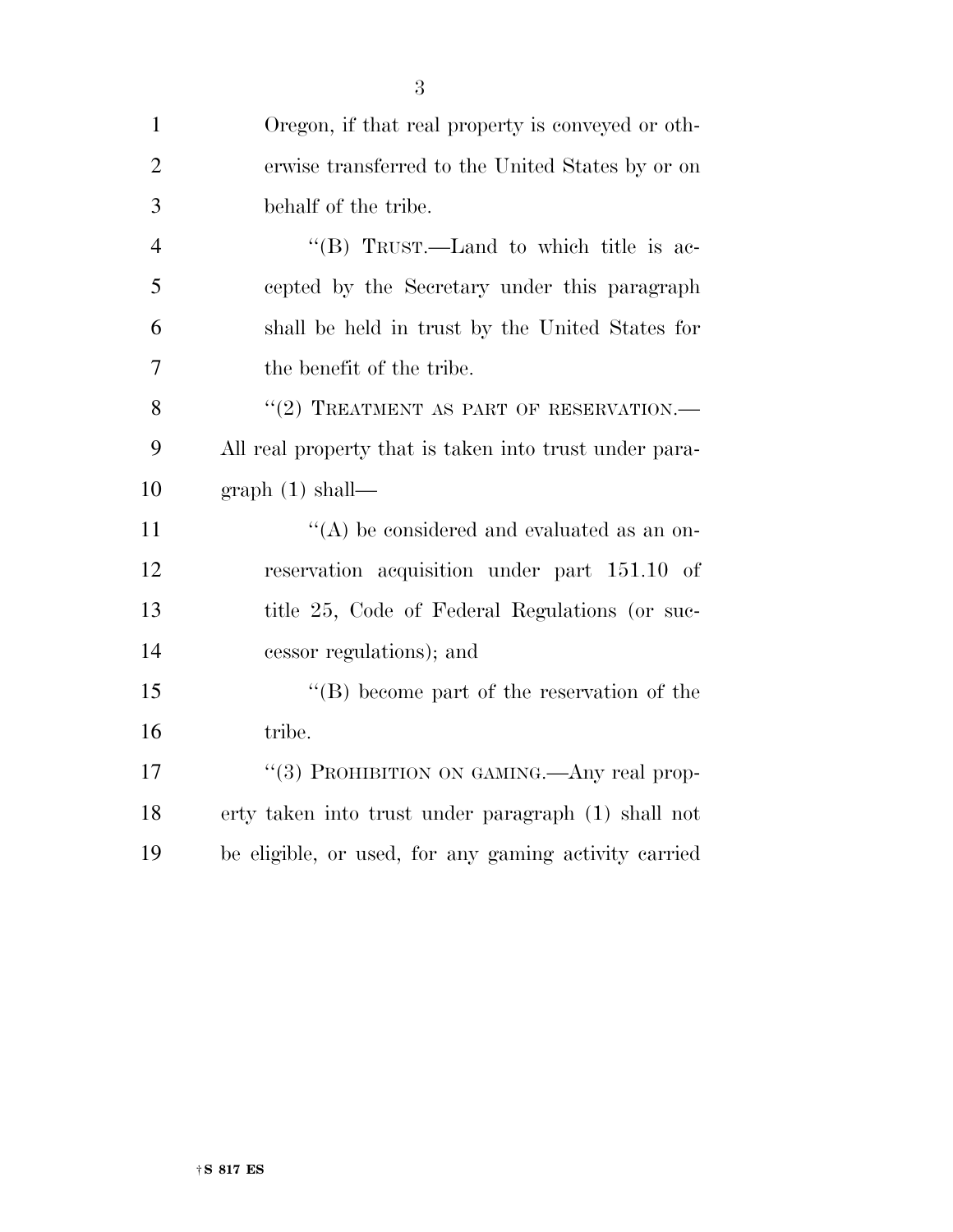- out under the Indian Gaming Regulatory Act (25  $\mathbf{1}$
- $\overline{2}$ U.S.C. 2701 et seq.).".

Passed the Senate July 14, 2016.

Attest:

 $\label{eq:1} Secretary.$